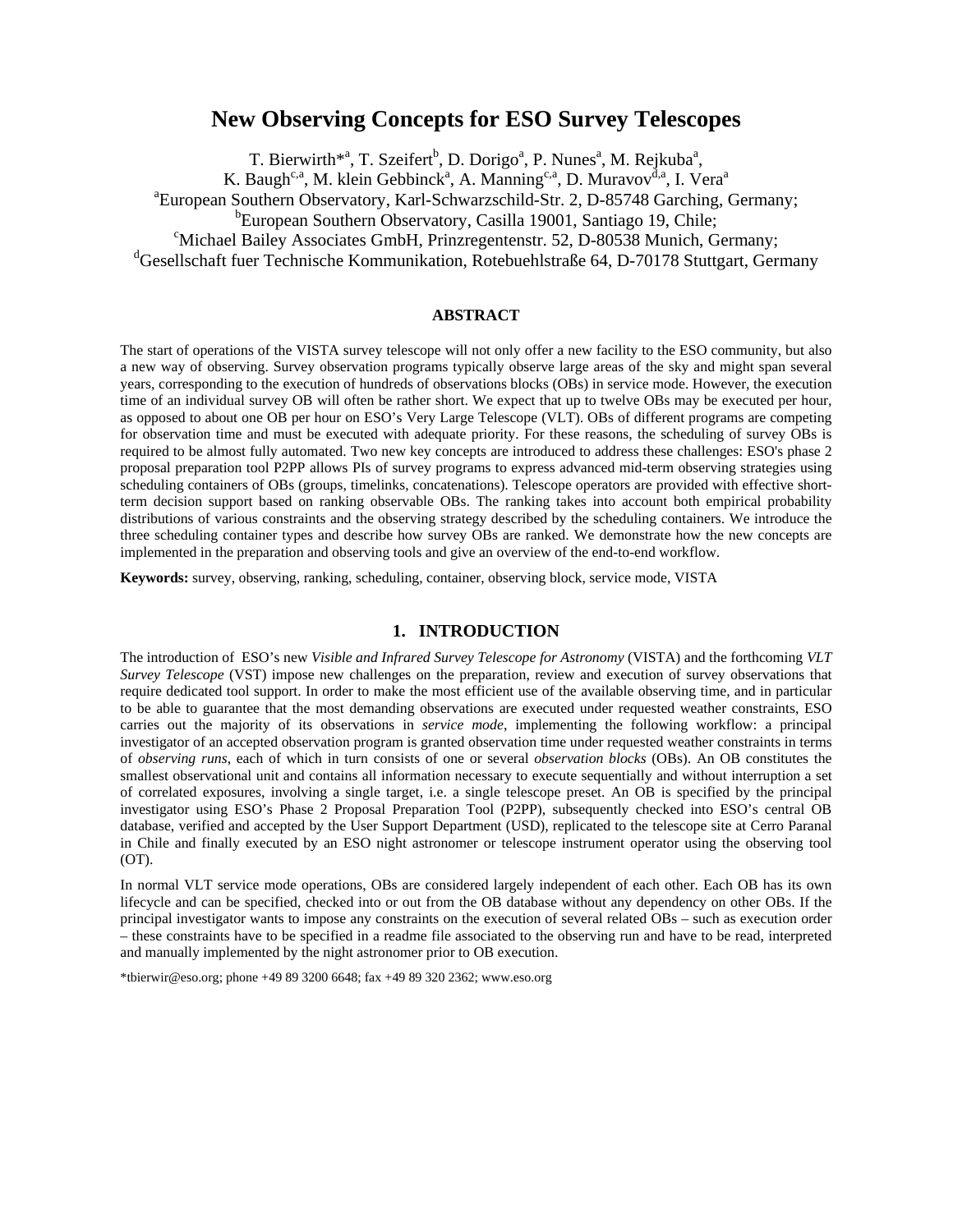

Figure 1. OB specification, review and execution workflow

### **2. CHALLENGES OF SURVEY OBSERVATIONS**

Survey observation programs typically observe large areas of the sky and might span several years, corresponding to the execution of many hundreds of OBs in service mode. However – depending on the depth of the observations and on the survey strategy – the execution time of an individual OB will often be rather short. On VISTA, we expect that up to twelve OBs may be scheduled per hour, as opposed to about one OB per hour on the VLT. The large number of OBs and their shorter duration increases the decision taking pressure on the telescope instrument operators, who have to decide from a pool of many hundreds of available OBs which one to execute next. We developed survey-specific tool support with the following major goals

- Execute survey observations highly efficiently by making optimal usage of the available telescope time while guaranteeing fair competition of survey programs
- Allow principal investigators to express complex, long-term observation strategies and to have the possibility for necessary revision of OBs after the observations have already started
- Allow principal investigators to prepare many similar OBs in a semi-automatic way
- Increase OB execution automation by providing the telescope instrument operators with an effective ranking engine that suggests the next OB to be executed
- Minimize operational overhead by integrating OB execution status reports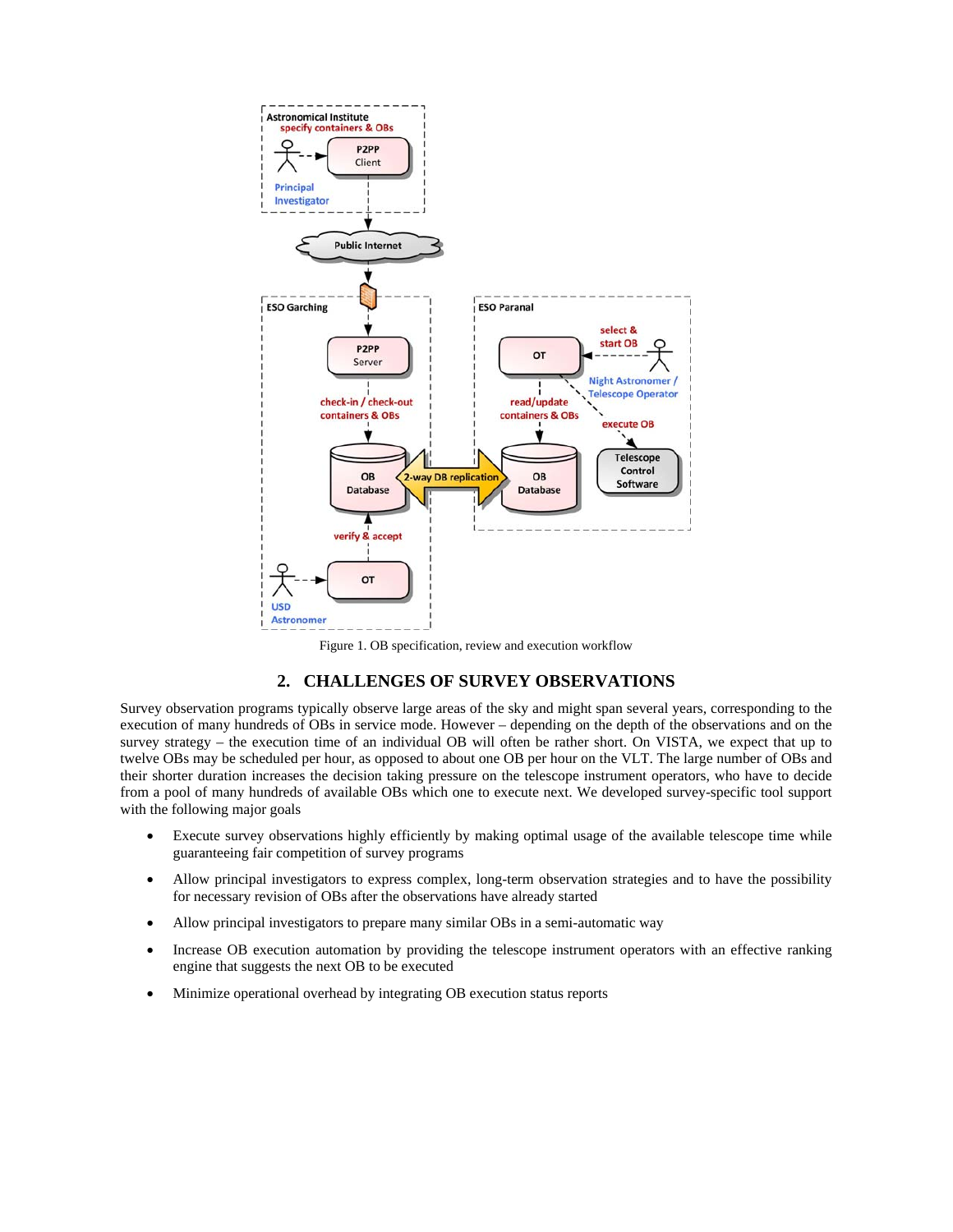### **3. SCHEDULING CONTAINERS**

The means to allow principal investigators to express more complex observation strategies is the introduction of an additional abstraction on top of individual OBs that allows expressing dependencies between them. Initially, we introduce three types of OB scheduling containers.

### **3.1 Time Link**

A *time link* defines an ordered sequence of OBs with minimum and maximum execution time delay between them, referred to as *earliest after previous* and *latest after previous*. With the exception of the first OB in the time link, every OB has a *relative* time constraint window with respect to the execution time of its predecessor. *Open* time link OBs, i.e. OBs for which *latest after previous* is unspecified, are allowed.



Figure 2. Time Link scheduling container

The first OB of a time link can be executed at any suitable time. After execution of the first OB, the *relative* time constraint window of the next OB is converted to an *absolute* time constraint window. If the next time link OB to be executed fails to meet its absolute time constraint window, a hypothetical execution time in the middle of its constraint window is assumed and the execution continues to the next OB.



Figure 3. Execution of Time Link Container

#### **3.2 Concatenation**

A *concatenation* defines an unordered set of OBs to be executed with no break, i.e. back to back. Execution order of the OBs is not specified. A concatenation can be thought of as one super OB to be executed atomically. If any OB of the concatenation fails to execute successfully, the entire concatenation is considered as failed and has to be reexecuted. A typical example of a concatenation is the execution of a calibration OB and a science OB.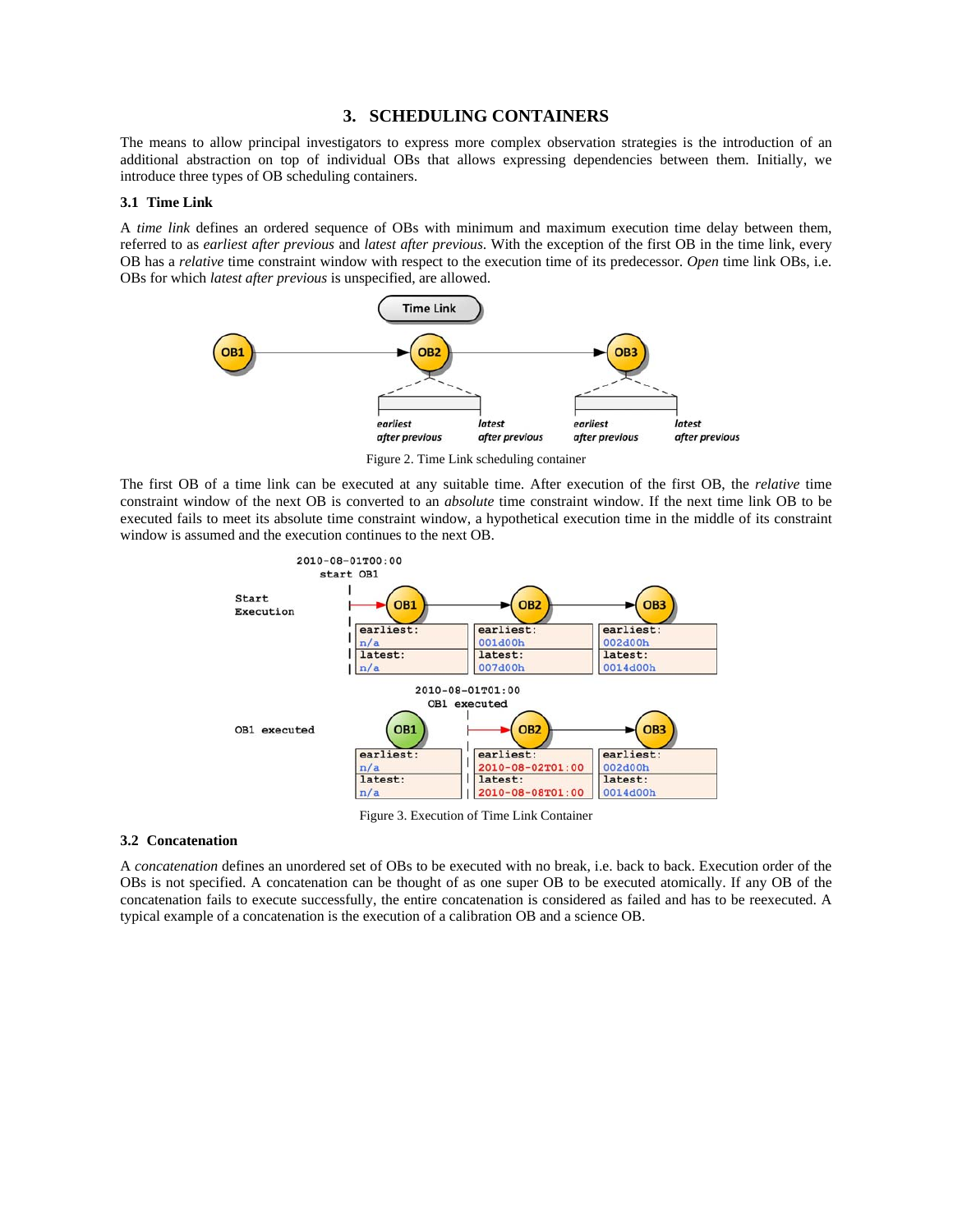

Figure 4. Concatenation Container

# **3.3 Group**

A group allows principal investigators to express their preference to execute several OBs "close to each other". The constraint on execution preference is only desirable, not mandatory. This is achieved through a *group score* defined in units of percent defaulting to 0% at the start of observations. Every OB belonging to a group is assigned a *group contribution* in percent, indicating how much the group score is increased by sucessfully executing the OB.



Figure 5. Group Container

If many similar OBs are observable, preference is given to OBs belonging to groups with the highest group score. In case of equal group scores of several OBs, preference is given to the OB with highest group contribution. We use an example to illustrate how group score and group contribution are evaluated: Suppose we start with two identical groups, each containing three OBs with group contributions 50%, 20% and 30% respectively.

| <b>OB</b> Name | <b>Group Name</b> | <b>Group Score</b> | <b>Group Contribution</b> |
|----------------|-------------------|--------------------|---------------------------|
| OB A           | Group 1           | $00\%$             | 50%                       |
| OB B           | Group 1           | 00%                | 20%                       |
| OB C           | Group 1           | 00%                | 30%                       |
| OB D           | Group 2           | 00%                | 50%                       |
| OB E           | Group 2           | 00%                | 20%                       |
| OB F           | Group 2           | 00%                | 30%                       |

First, OB\_A is executed, raising group 1's score to 50%.

| <b>OB</b> Name | <b>Group Name</b> | <b>Group Score</b> | <b>Group Contribution</b> |
|----------------|-------------------|--------------------|---------------------------|
|                |                   |                    |                           |
| OB B           | Group 1           | 50%                | 20%                       |
| OB C           | Group 1           | 50%                | 30%                       |
| OB D           | Group 2           | 00%                | 50%                       |
| OB E           | Group 2           | 00%                | 20%                       |
| OB F           | Group 2           | 00%                | 30%                       |

Next, OB\_C is executed, raising group 1's score to 80%.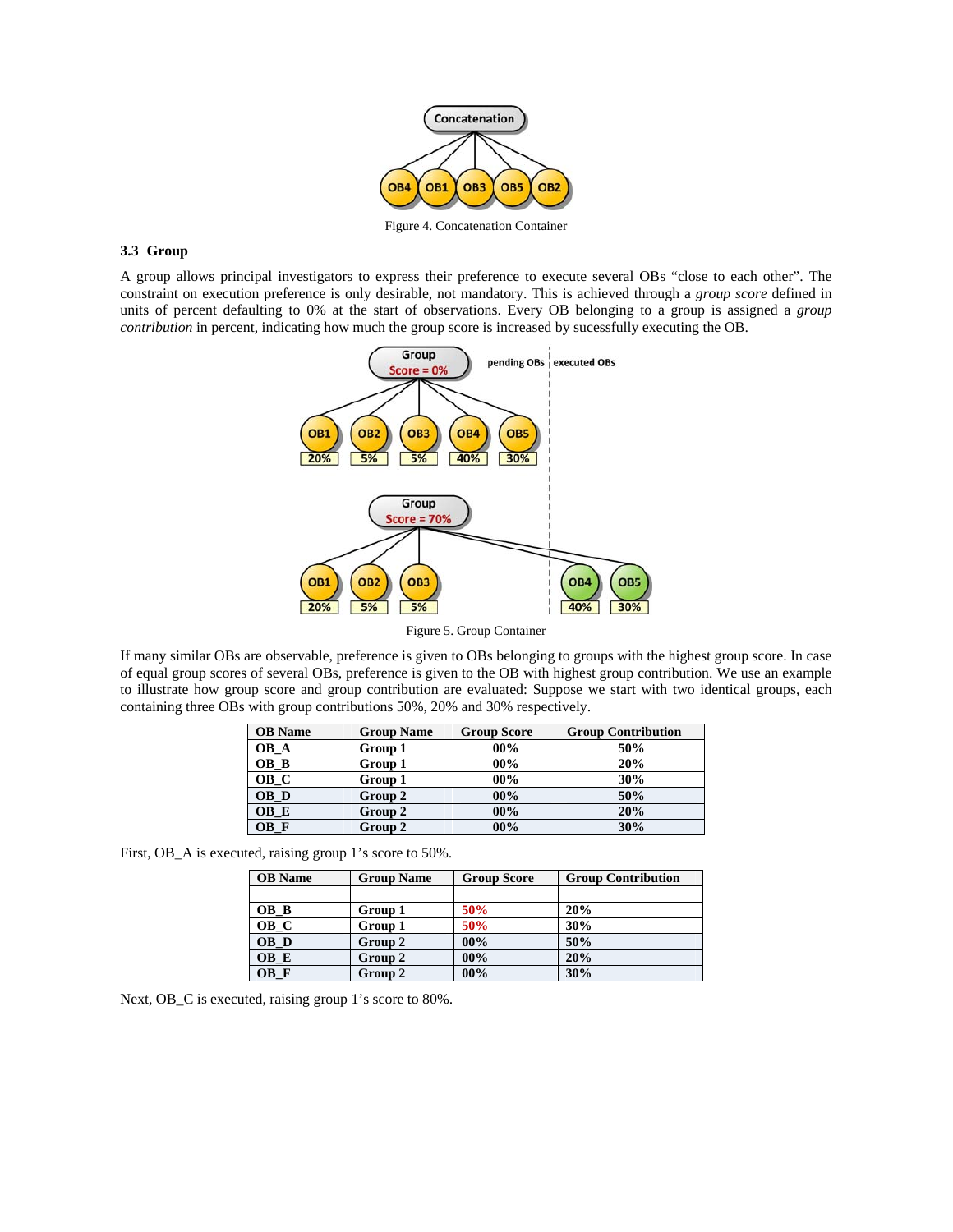| <b>OB</b> Name    | <b>Group Name</b> | <b>Group Score</b> | <b>Group Contribution</b> |
|-------------------|-------------------|--------------------|---------------------------|
|                   |                   |                    |                           |
| $OB$ <sub>B</sub> | Group 1           | 80%                | 20%                       |
|                   |                   |                    |                           |
| OB D              | Group 2           | 00%                | 50%                       |
| OB E              | Group 2           | 00%                | 20%                       |
| OB F              | Group 2           | 00%                | 30%                       |

Now suppose that for some other reason, OB\_B becomes non-observable.

| <b>OB</b> Name              | <b>Group Name</b> | <b>Group Score</b> | <b>Group Contribution</b> |
|-----------------------------|-------------------|--------------------|---------------------------|
|                             |                   |                    |                           |
| $\overline{\mathbf{OB}}$ -B | Group 1           | 80%                | 20%                       |
|                             |                   |                    |                           |
| OB D                        | Group 2           | 00%                | 50%                       |
| OB E                        | Group 2           | 00%                | 20%                       |
| OB F                        | Group 2           | 00%                | 30%                       |

OB\_D is executed, raising group 2's score to 50%.

| <b>OB</b> Name | <b>Group Name</b> | <b>Group Score</b> | <b>Group Contribution</b> |
|----------------|-------------------|--------------------|---------------------------|
|                |                   |                    |                           |
| $\Theta$ B B   | Group 1           | 80%                | 20%                       |
|                |                   |                    |                           |
|                |                   |                    |                           |
| OB E           | Group 2           | 50%                | 20%                       |
| OB F           | Group 2           | 50%                | 30%                       |

Now suppose that OB\_B becomes observable again.

| <b>OB</b> Name | <b>Group Name</b> | <b>Group Score</b> | <b>Group Contribution</b> |
|----------------|-------------------|--------------------|---------------------------|
|                |                   |                    |                           |
| OB B           | Group 1           | 80%                | 20%                       |
|                |                   |                    |                           |
|                |                   |                    |                           |
| OB_E           | Group 2           | 50%                | 20%                       |
| OB_F           | Group 2           | 50%                | 30%                       |

OB\_B is executed, thereby finishing the execution of group 1.

| <b>OB</b> Name | <b>Group Name</b> | <b>Group Score</b> | <b>Group Contribution</b> |
|----------------|-------------------|--------------------|---------------------------|
|                |                   |                    |                           |
|                |                   |                    |                           |
|                |                   |                    |                           |
|                |                   |                    |                           |
| OB E           | Group 2           | 50%                | 20%                       |
| OB F           | Group 2           | 50%                | 30%                       |

OB\_F is executed, raising group 2's score to 80%.

| <b>OB</b> Name | <b>Group Name</b> | <b>Group Score</b> | <b>Group Contribution</b> |
|----------------|-------------------|--------------------|---------------------------|
|                |                   |                    |                           |
|                |                   |                    |                           |
|                |                   |                    |                           |
|                |                   |                    |                           |
| OB E           | Group 2           | 80%                | 20%                       |
|                |                   |                    |                           |

Finally, OB\_E is executed, completing the execution of group 2. The example illustrates, that although we have two identical groups to begin with, once execution of group 1 is started, the algorithm assigns higher priority to OBs in that group. Only when – due to other constraints ‐ group 1 has no more observable OBs to offer, execution switches to group 2, but returns to group 1 as soon as observable OBs are available again. This behaviour can be used by a principal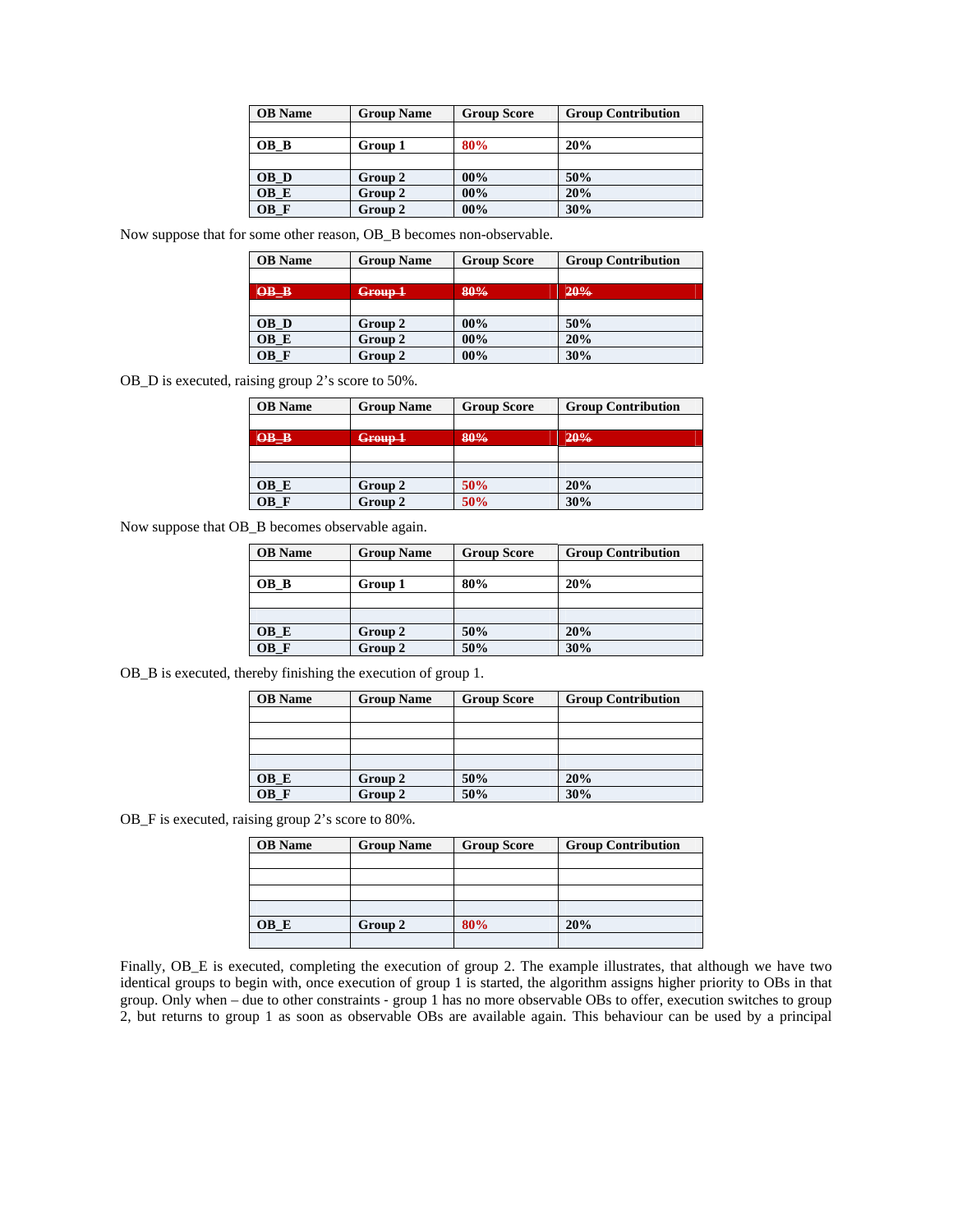investigator to express different observing strategies. As shown in figure 6, suppose the principal investigator has divided a survey area into one hundred tiles, each of which shall be observed in three different bands.



Figure 6. Dividing a survey area into tiles, each of which corresponds to a single telescope preset

Depending on the science goal, the principal investigator might favor different observing strategies as follows

- **Strategy 1 a tile should be observed in all three bands before moving to the next tile**   $\rightarrow$  For every tile, a group of three OBs shall be defined corresponding to the three filters, i.e. 100 groups with 3 OBs
- **Strategy 2 the complete survey area should be observed in one band first, before switching to the next band**   $\rightarrow$  For every band, a group of one hundred OBs shall be defined, i.e. 3 groups with 100 OBs

# **4. TIME CONSTRAINTS**

In addition to the new concept of scheduling containers, we also allow principal investigators to formally specify one or several absolute time constraint intervals for an OB in which it has to be observed in order to constitute a successful observation. These time constraint intervals can be imposed on "loose", i.e. non-container OBs, on the first OB of a time link, on a single OB of a concatenation or on any OB of a group.

|                       |                           |                                        |                            | P2PP 3.1.1      |                                                             |            |                  |
|-----------------------|---------------------------|----------------------------------------|----------------------------|-----------------|-------------------------------------------------------------|------------|------------------|
| Edit<br>File          | Finding Charts            |                                        | Enhemeris File Readme File | Reports<br>Help |                                                             |            |                  |
| OB                    | <b>CB</b>                 | $\bullet$ $\bullet$ $\bullet$ $\times$ |                            | S               |                                                             |            |                  |
| <b>Observing Runs</b> |                           |                                        |                            |                 |                                                             |            |                  |
|                       | Obs/Calib Blocks Schedule |                                        |                            |                 |                                                             |            |                  |
| Name                  |                           |                                        | Contrib. to Group Pricrity |                 | Abs. Time Intervals Earliest After Frey. Latest After Prey. |            | Ę                |
| $\blacksquare$        | 60.A-9253(N)/SM/VIRC      |                                        |                            |                 |                                                             |            | $\blacktriangle$ |
| G Group 1             |                           |                                        | 1                          |                 |                                                             |            |                  |
|                       | OB OB1                    | Q25                                    |                            | $^{\circ}$      |                                                             |            |                  |
|                       | <b>GB</b> OB <sub>2</sub> | Q25                                    |                            | $\Omega$        |                                                             |            |                  |
|                       | GB OB3                    | <b>8</b> 25                            |                            | $\Omega$        |                                                             |            |                  |
|                       | <b>GB UB4</b>             | O(25)                                  |                            | $\Omega$        |                                                             |            |                  |
| G Group 2             |                           |                                        | $\mathbf{1}$               |                 |                                                             |            |                  |
|                       | CB OB5                    | Q25                                    |                            | $\mathbf 0$     |                                                             |            |                  |
|                       | CD OB6                    | Q25                                    |                            | 0               |                                                             |            |                  |
|                       | CB OB7                    | Q25                                    |                            | $\Omega$        |                                                             |            |                  |
|                       | GB OB8                    | $Q$ 25                                 |                            | 0               |                                                             |            |                  |
|                       | $\Box$ Time Link          |                                        | 1                          |                 |                                                             |            |                  |
|                       | <b>CB</b> OB10            | ⊛                                      |                            | $\mathbf{0}$    |                                                             |            |                  |
|                       | <b>68 OB11</b>            | $\bullet$                              |                            |                 | 001d 00:00                                                  | 004d 00:00 |                  |
|                       | <b>60 OB12</b>            | $\odot$                                |                            |                 | 002d 00:00                                                  | 003d 00:00 |                  |
|                       | □ C Concateration         |                                        | $\mathbf{I}$               |                 |                                                             |            |                  |
|                       | <b>CD</b> OB14            | 0                                      |                            | 1               |                                                             |            |                  |
|                       | <b>GB OB15</b>            | Ø                                      |                            | $\overline{0}$  |                                                             |            |                  |
|                       | <b>CD</b> OB16            | ⊗                                      |                            | $\mathbf 0$     |                                                             |            |                  |
|                       |                           |                                        |                            |                 | 60 p2pp server is reachable                                 |            |                  |

Figure 7. Defining groups, timelinks and concatenations in P2PP for Surveys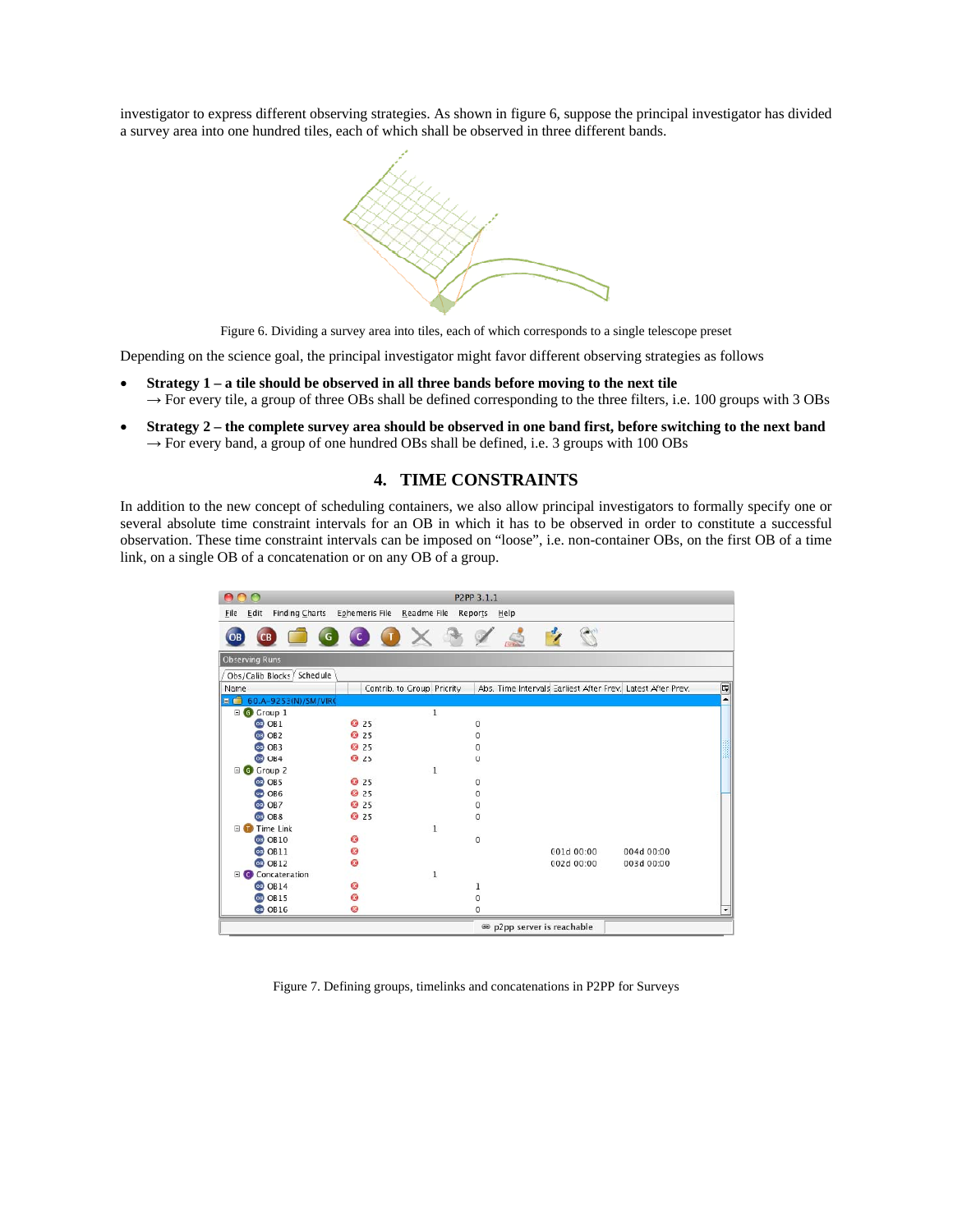## **5. OB FILTERING**

After the OBs have been specified by the principal investigator using P2PP, checked-in into the OB database at the ESO headquarters in Garching, verified and accepted by the User Support Department and replicated to the OB database at Cerro Paranal they are finally ready for observation execution. The telescope instrument operator uses the *Observing Tool for Surveys* (OT for Surveys) to analyze the pool of accepted OBs and to decide which OB to execute next. When the execution of the previous OB has finished, the operator initiates a new OB ranking action and OT for Surveys presents an ordered list of OBs to suggest the next OBs to be executed. However, at any moment in time during the night, a significant amount of OBs from the pool of accepted OBs will not be observable, because one or several of their requested constraints cannot be met. Consequently, prior to applying a ranking algorithm to the OBs in the pool, the nonobservable OBs have to be filtered out.



Figure 8. OB Filtering and Ranking

Thus, prior to ranking the operator has to input the following parameters and constraints, many of which are optional

| <b>Basic Parameters</b> |                                                                                                  |
|-------------------------|--------------------------------------------------------------------------------------------------|
| <b>Start Date</b>       | The date and time for which the OB filtering (and ranking) shall be computed                     |
| <b>Duration</b>         | The "look ahead" time interval considered for filtering OBs $(1h   2h   4h   all night)$         |
| <b>Step Interval</b>    | The resolution indicating for how many steps in the duration interval the visibility is computed |

In the first filtering step, all OBs are discarded whose requested weather constraints cannot be met.

#### **Current Weather Conditions**

| <b>Current Seeing</b> | The current seeing at the observatory for $\lambda = 600$ nm at zenith, i.e. airmass $z = 1$ |
|-----------------------|----------------------------------------------------------------------------------------------|
|-----------------------|----------------------------------------------------------------------------------------------|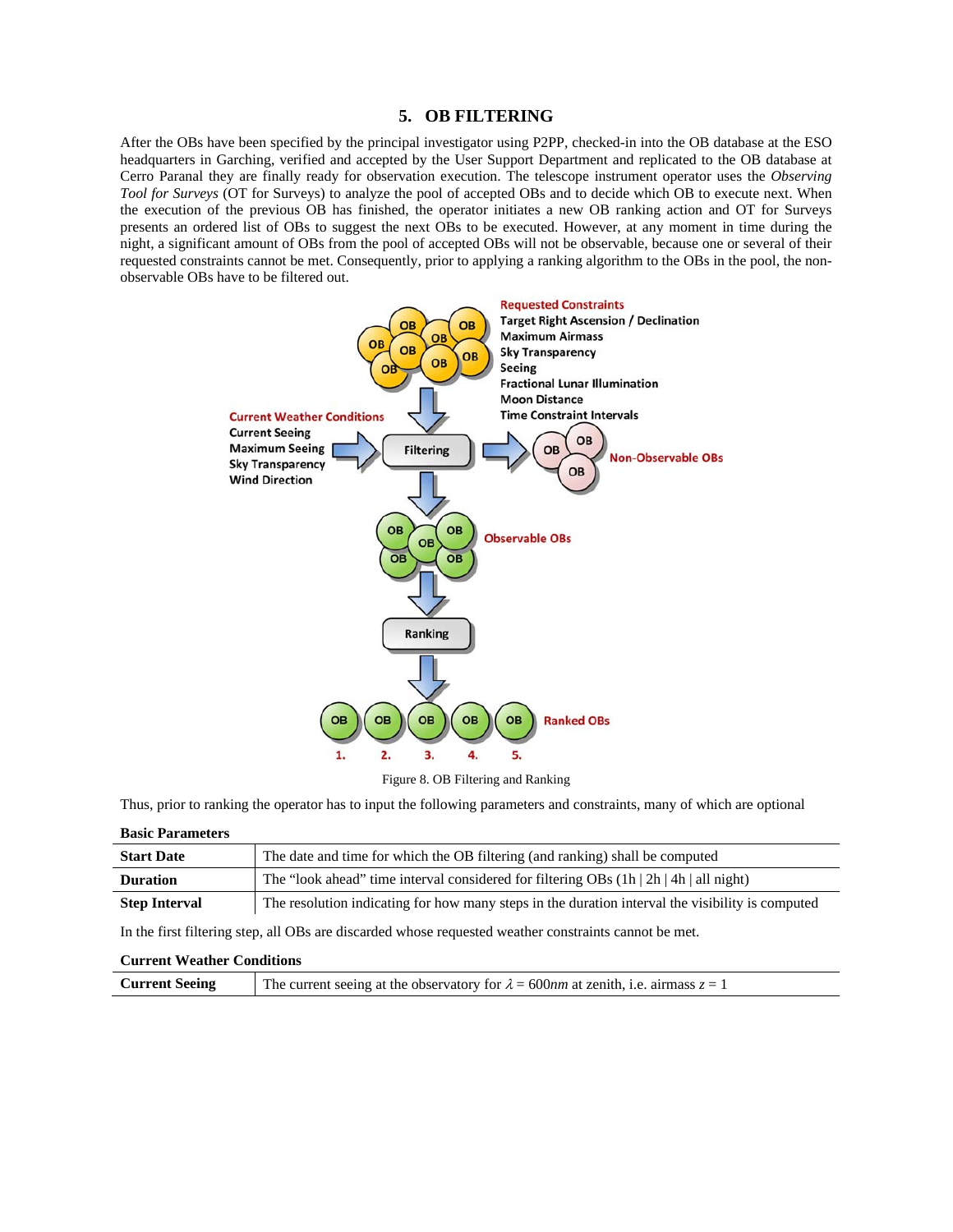| <b>Max.</b> Seeing                        | The maximum accepted seeing for $\lambda = 600$ nm at zenith, i.e. airmass $z = 1$                                                                                                                                                                                                       |
|-------------------------------------------|------------------------------------------------------------------------------------------------------------------------------------------------------------------------------------------------------------------------------------------------------------------------------------------|
|                                           | <b>Filter Condition:</b> Current Seeing $\leq$ Requested Seeing $\leq$ Max. Seeing                                                                                                                                                                                                       |
| <b>Current Sky</b><br><b>Transparency</b> | The current sky transparency at the observatory:<br>Photometric $(1)$   Clear $(2)$   Thin Clouds $(3)$   Thick Clouds $(4)$<br><b>Filter Condition:</b> Requested Sky Transparency $\leq$ Current Sky Transparency                                                                      |
| <b>Current Wind</b><br><b>Direction</b>   | To make sure the telescope is pointing at least 90 degrees away from the current wind direction<br><b>Filter Condition:</b> 90° $\leq$ Target's Angular Distance from Wind Direction $\leq$ 270°<br>(this condition is only applied if wind speed is above the telescope pointing limit) |

*All filtering options (seeing, sky transparency, wind direction) can be separately enabled or disabled* 

The operator enters the current seeing for  $\lambda = 600nm$  at zenith, i.e. airmass  $z = 1$ . However, the seeing depends on the OB's filter wavelength  $\lambda$  and on the target's current airmass  $z_{current}$ . Prior to applying the seeing constraint, the OB's requested seeing is therefore normalized into a comparable reference seeing at  $\lambda = 600$ *nm* and zenith. For instance, with a requested seeing constraint of  $s_{requested} = 1.0$  arcseconds using the R-Filter ( $\lambda = 650nm$ ) at airmass  $z_{current} = 2$ , one would require a normalized seeing of *srequested, normalized* = 0.77, while one can still observe at *srequested, normalized* = 0.98 in the K-band at  $\lambda = 2200$ *nm*. If the OB specifies several filters, we normalize using the bluest filter  $\lambda_{black}$ .

$$
s_{requested, normalized}(z=1, \lambda=600nm) = s_{requested} z_{current}^{-0.4} (\lambda_{blues}/600nm)^{0.2}
$$
 (1)

In the second filtering step, piecewise binary functions  $(0 \mid 1)$  are calculated for the following visibility constraints for every step in the specified duration interval to indicate whether the constraint is fulfilled.

| <b>Visibility Constraints</b> |                                                                                                      |  |  |  |  |  |
|-------------------------------|------------------------------------------------------------------------------------------------------|--|--|--|--|--|
| <b>Airmass</b>                | <b>Filter Condition:</b> Current Airmass $\leq$ Requested Airmass                                    |  |  |  |  |  |
| <b>Moon Angular</b>           | <b>Filter Condition:</b> (Moon is down) or                                                           |  |  |  |  |  |
| <b>Distance</b>               | (Moon is up and (Current Moon Distance $\leq$ Requested Moon Distance))                              |  |  |  |  |  |
| <b>Fractional Lunar</b>       | <b>Filter Condition:</b> Current $FLI \leq$ Requested $FLI$                                          |  |  |  |  |  |
| <b>Illumination</b> (FLI)     |                                                                                                      |  |  |  |  |  |
| <b>Zenith Avoidance</b>       | <b>Filter Condition:</b> Telescope points at least $5^\circ$ away from zenith                        |  |  |  |  |  |
| <b>Time Intervals</b>         | <b>Filter Condition:</b> Requested time intervals allow full OB execution at the given point in time |  |  |  |  |  |

*Airmass and time intervals are mandatory constraints, moon distance, FLI and zenith avoidance are optional constraints* 

In order to compute the overall visibility, all binary functions are multiplied and only those OBs are returned, for which the start date specified by the operator is within one of their time constraint intervals (if any). If any OB of a concatenation turns is non-observable, all OBs of that concatenation are considered non-observable. The computation of the piecewise binary functions for the entire specified duration is not strictly necessary for the OB filtering, but it allows OT for Surveys to produce graphical visibility plots that help the operator or night astronomer to visualize the visibility of an OB for the rest of the night and thus to manually schedule OB execution should this be required.

### **6. OB RANKING**

The ranking algorithm applied to VISTA OBs is not an evolution of the VLT algorithm but has been developed from scratch by ESO's Science Operations department based both on theoretical considerations as well as on simulations and practical experience with the short term scheduling of VLT service mode observations. The algorithm will be further evolved and fine-tuned as we gain more experience during the execution of the first six public surveys on VISTA. The ranking of OBs takes into account several cumulative probability functions, absolute time constraints, the score and contribution of group OBs and the relative ranking of different approved observing runs.

#### **6.1 Seeing Probability** *Pseeing*

In order to derive a suitable value for the seeing probability requested by an OB, we use a similar approach as in the OB filtering step described in equation (1). However, in this case we do not normalize to the airmass at zenith  $(z = 1)$  but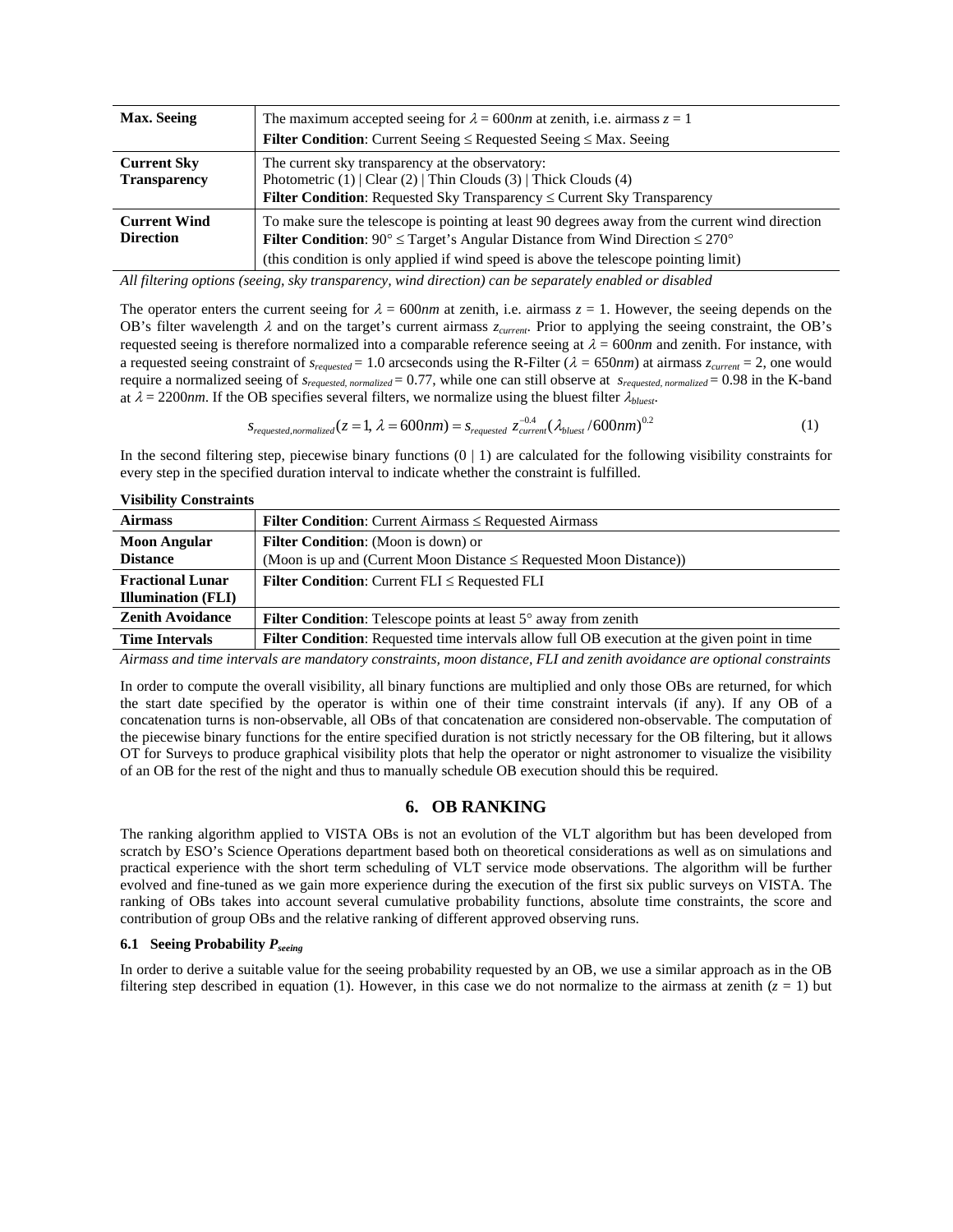rather to the minimal airmass a target can reach, which is given by the difference between the target's declination  $\delta$  and the observatory's latitude *lat<sub>observatory*</sub>

$$
z_{Minimal} \approx \frac{1}{\cos(lat_{observatory} - \delta)}
$$
\n(2)

$$
S_{requested, normalized}(z_{Minimal}, \lambda = 600nm) = S_{requested} z_{Minimal}^{-0.4} (\lambda_{bluest} / 600nm)^{0.2}
$$
\n(3)

The cumulative probability distribution of the seeing at Cerro Paranal for  $\lambda = 600$ *nm*, taking into account VISTA's instrument resolution (~0.5 arcsec) has been measured as follows

**Cumulative probability of seeing at Cerro Paranal for** λ **= 600***nm*

| Seeing [arcseconds]                 |     | $1 < 0.4$ $< 0.5$ $< 0.6$ $< 0.8$ $< 1.0$ $< 1.2$ $< 2.0$ |     |         |      |
|-------------------------------------|-----|-----------------------------------------------------------|-----|---------|------|
| <b>Cumulative Probability</b>   10% | 20% | 30%                                                       | 50% | 90% 95% | 100% |

Using the normalized seeing at the minimal airmass the target can reach, we simply interpolate in the cumulative probability distribution of the seeing to retrieve the OB's P*seeing*.



Figure 9. Cumulative Probability Distribution of Seeing at Cerro Paranal

#### **6.2 Airmass Probability** *Pz*

The OB specifies a maximum airmass *zrequested* which is tolerable for the observation. Using this value and the target's declination  $\delta$  one can calculate the hour angle  $h_z$  when the target rises above the airmass limit. The probability for the fulfillment of the airmass constraint is proportional to the length of the tolerable airmass interval, which is twice that hour angle

$$
h_z = 24/360 * a \cos\left(\frac{\sin(alt) - \sin(lat_{\text{observation}}) \sin(\delta)}{\cos(lat_{\text{observation}}) \cos(\delta)}\right)
$$
(4)

where *lat<sub>observatory*</sub> is given by the latitude of the observatory and *alt* can be calculated from the request airmass

$$
alt = a \sin(\frac{1}{z_{requested}})
$$
 (5)

We normalize the airmass probability  $P_z$  by the hour angle reached for an airmass limit of 1.7 and  $\delta = lat_{observation}$ .

$$
P_z = \frac{h_z}{h_z(z_{requested} = 1.7, \delta = lat_{observations})}
$$
(6)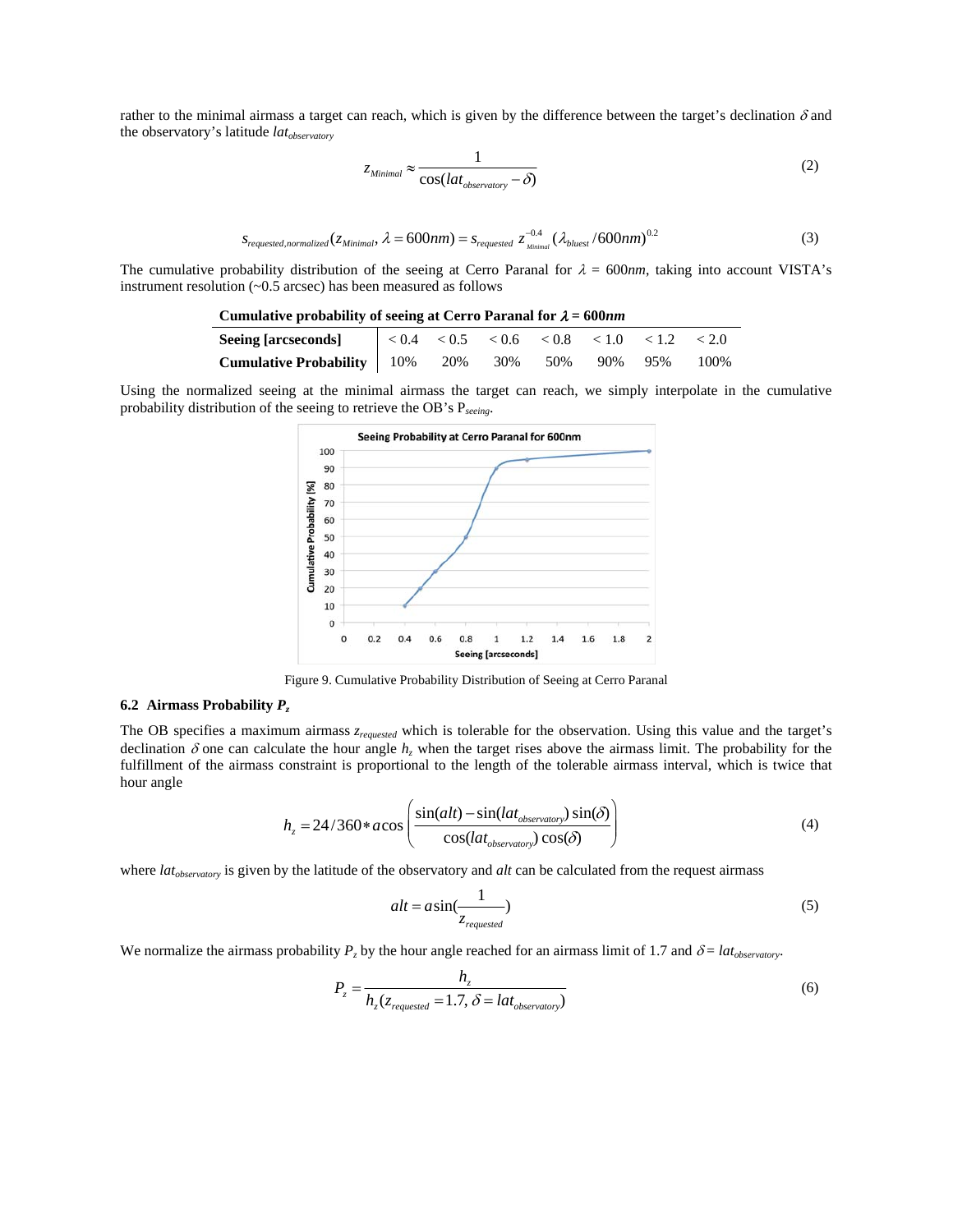### **6.3 Sky Transparency Probability** *Psky*

The cumulative probability distribution of the sky transparency at Cerro Paranal has been measured as follows

| Cumulative probability of sky transparency at Cerro Paranal |                   |     |      |       |  |  |  |  |  |
|-------------------------------------------------------------|-------------------|-----|------|-------|--|--|--|--|--|
| <b>Sky Transparency</b>                                     | Photometric Clear |     | Thin | Thick |  |  |  |  |  |
| <b>Cumulative Probability</b>                               | 50%               | 80% | 90%  | 95%   |  |  |  |  |  |

The probability  $P_{sky}$  is simply interpolated using the OB's requested sky transparency.



Figure 10. Cumulative Probability Distribution of Sky Transparency at Cerro Paranal

**6.4 Fractional Lunar Illumination Probability** *Pfli*



Figure 11. Cumulative Probability Distribution of Fractional Lunar Illumination

The cumulative probability of the fractional lunar illumination is not dependent on any target properties or constraints. We use a simple lookup table to interpolate the propability using the OB's specified FLI constraint. We do not currently take into account the angular distance between the target and the moon for OB ranking.

### **6.5 Setting Target Probability** *Psetting*

The probability to successfully execute an OB is reduced for targets which are already close to setting at the start of night. We promote such OBs in the overall ranking to give them higher execution priority. The target's hour angle *hdusk* at the beginning of night is a function of the target's right ascension  $\alpha$  and the local sidereal time at dusk  $ST_{dusk}$ .

$$
h_{dusk} = \alpha - ST_{dusk} \quad \text{(add 24h if } h_{dusk} < -12 \text{, subtract 24h if } h_{dusk} > 12) \tag{7}
$$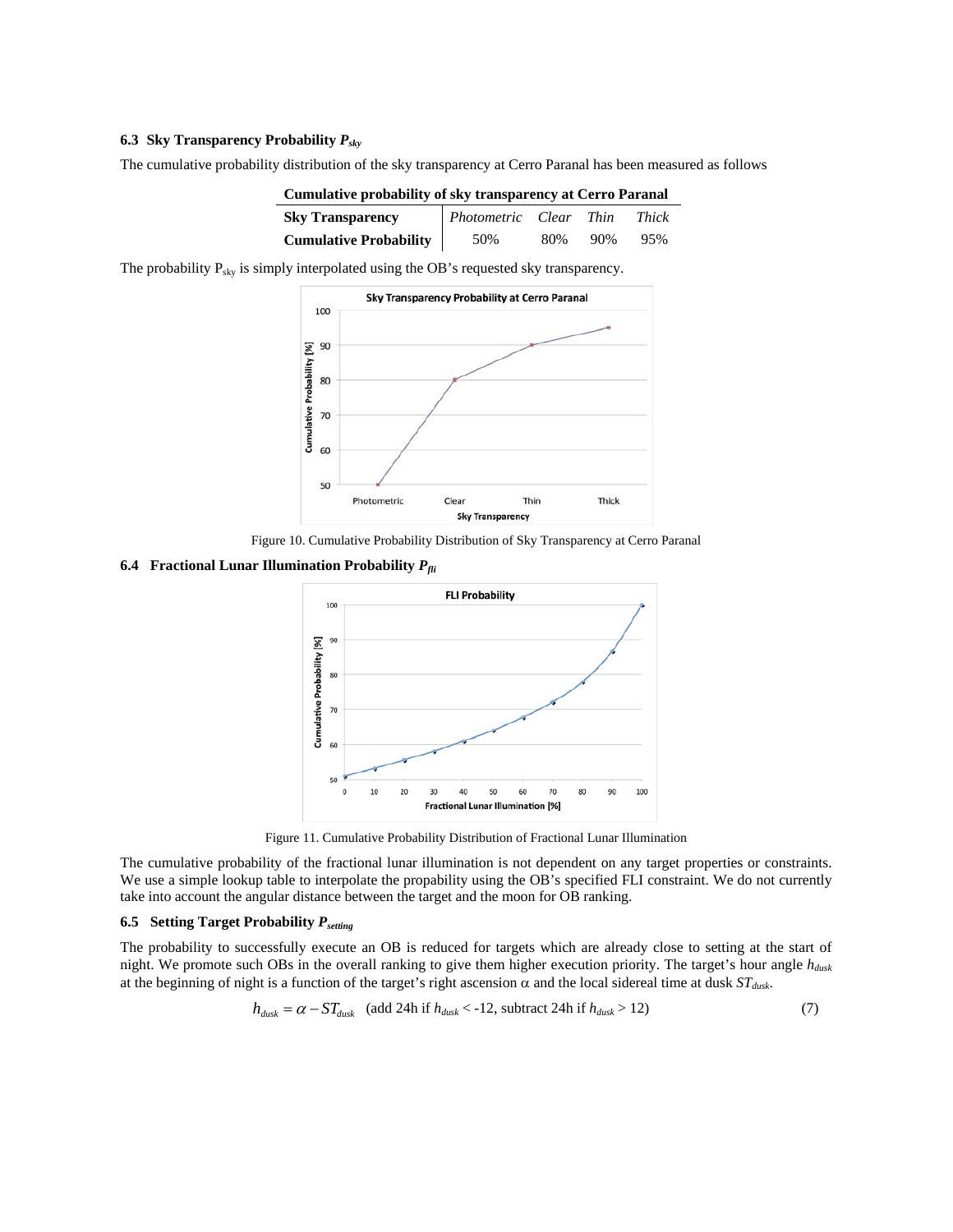The target's hour angle  $h<sub>z</sub>$  when it rises above the requested airmass limit  $z_{reduced}$  is given by equation (4). The target's remaining *tracking time* at the beginning of the night is then given by

$$
t = h_z + h_{dusk} \quad (if \quad h_z > h_{dusk})
$$
  

$$
t = 2 * h_z \quad (if \quad h_z \le h_{dusk})
$$
 (8)

And the normalized probability function  $P_{set}$  is calculated as follows

$$
P_{\text{setting}} = \frac{h_z + h_{\text{dust}}}{2 * h_z} \quad (if \ h_z > h_{\text{dust}})
$$
  

$$
P_{\text{setting}} = 1.0 \quad (if \ h_z \le h_{\text{dust}})
$$
 (9)

This concludes the discussion on deriving suitable probabilities for observability constraints. The next sections will discuss additional constraints and how the overall OB ranking is computed.

### **6.6 Time Rank** *Rtime*

The time rank has to take into account both absolute time constraints of time link OBs as well as the additional time constraint interval applied to all sorts of OBs. For every OB, the *total remaining constraint time* <sup>Δ</sup>*tremainingConstraint* is the sum of all remaining time constraint intervals, thereby giving a measure for the OB's time rank *Rtime*. We give execution preference to OBs whose remaining time constraint time expires within about one lunar cycle, therefore we normalize the time rank by 30 days.

$$
R_{time} = \min(1, \Delta t_{remaining Constant} / 30d) \tag{10}
$$

#### **6.7 Observability Class**

We can now combine the five observability probabilities and the time rank to an overall observability class

$$
obs\_class = 10*NINT \left[10*P_{\text{seing}} * P_z * P_{\text{sky}} * P_{\text{fit}} * P_{\text{setting}} * R_{\text{time}}\right]
$$
\n
$$
(11)
$$

We express the resulting *obs\_class* as a 3-digit string of the form "000", "010", "020", ... "100". The rounding to the nearest integer (NINT) is strictly required, since otherwise the observability class would be slightly different for every OB, and other ranking criteria such as run rank class, user priority group score and contribution would never take effect.

#### **6.8 Run Rank Class**

The observing runs that are granted observing time are prioritzed by the observing programmes selection committee. Typically three rank classes "A", "B" and "C" are used, with "A" indicating the highest priority and "C" the lowest.

$$
run\_rank\_class = A \mid B \mid C \tag{12}
$$

### **6.9 User Priority**

The principal investigator assigns a user priority to each loose OB or to scheduling containers. All OBs belonging to a scheduling container have the same user priority, which they inherit from their container. The user priority has a range from [1…10] and is expressed as a 2-digit string of the form "01", "02", "03", … "10", where the default of "01" corresponds to the highest priority.

*user\\_priority* = 01 | 02 | 03 | 04 | 05 | 06 | 07 | 08 | 09 | 10 
$$
(13)
$$

### **6.10 Group Score and Contribution**

As discussed in section 3.3., higher group scores and contributions of OBs should increase their execution priority. In order to express these properties as strings where lower values correspond to higher execution priority, we invert the two properties and express them in units of percent as a string of the form "xxx.xx"

$$
inv\_group\_score = 100 - group\_score
$$
\n
$$
(14)
$$

*inv\_group\_contrib* = 100 – *group\_contrib*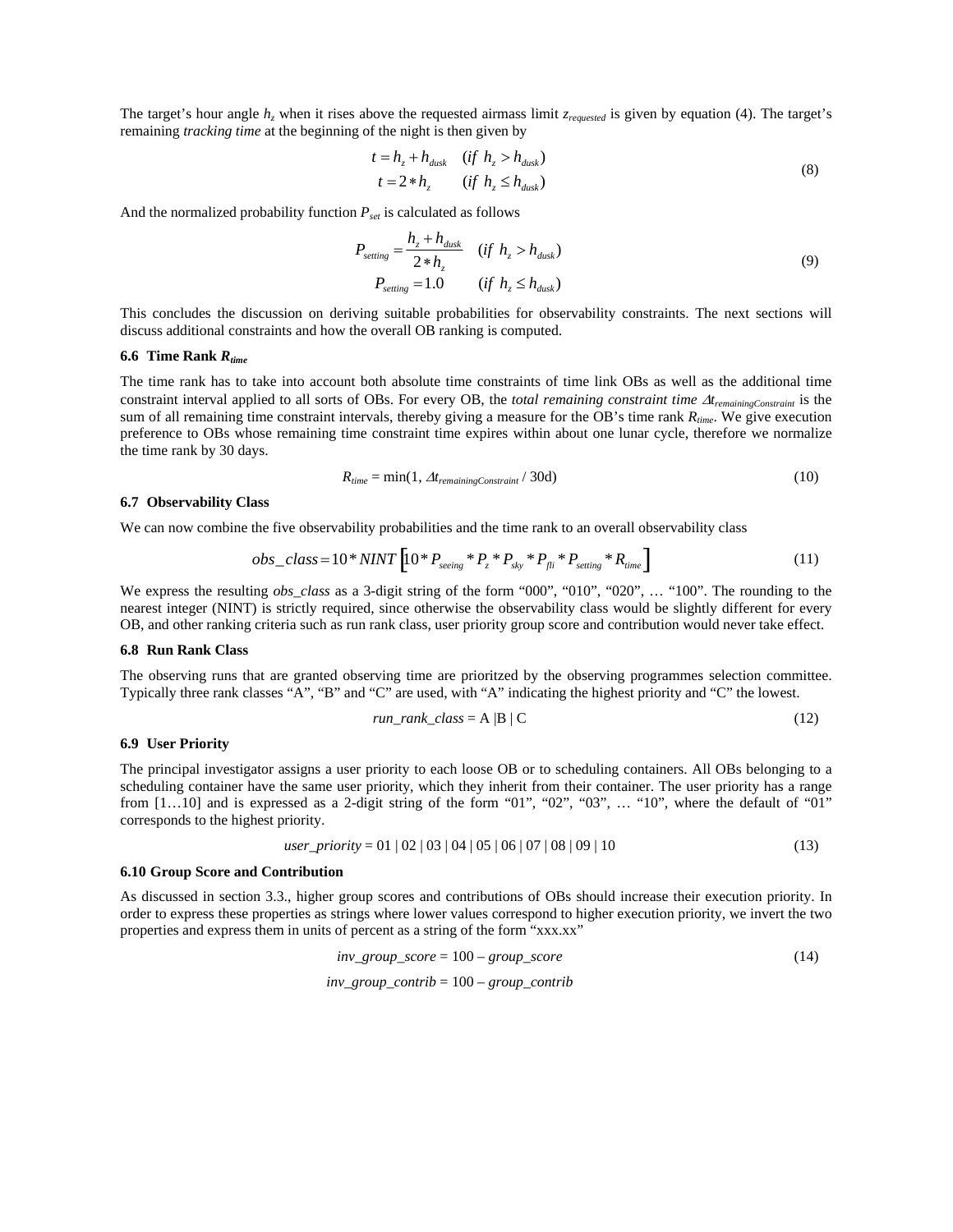#### **6.11 Overall OB Rank**

We can now combine all discussed observability probabilities, the time rank, the run rank class, the user priority and the group score and group contribution into a final, overall OB rank. The OB rank is computed for each OB in terms of a rank string concatenating all criteria. The strings are then sorted alphabetically. Strings with a lower lexicographical value correspond to higher execution priority.

*OB rank* = <*obs\_class*>\_<*run\_rank\_class*>\_<*user\_priority*>\_<*inv\_group\_score*><*inv\_group\_contribution*> (15)

The string "000\_A\_01\_040.00\_095.00" would correspond to a group OB, which should be executed with high priority due to a very low observability probability, which has a run rank class "A", a default user priority of 1, a group score of 60% and a group contribution of 5%.

# **7. OTHER ASPECTS**

Scheduling containers create dependencies between several OBs resulting in significant operational side effects as well as implementation complexity. Scheduling containers that were already partially executed might need to be modified by the principal investigator, requiring a partial checkout of the container from the OB database, followed by local editing of OBs and containers and an update into the database. Care must be taken that after re-checkin, the scheduling containers are still in a consistent state and execution can continue. During execution, it might be required that some OBs of a time link or group have to be re-executed. Therefore, comprehensive container-level rollback scenarios have to be implemented. The consistency of the two-way synchronization between the databases at Cerro Paranal and ESO headquarters is crucially important. A very important basis for the implementation of the survey tools is a carefully designed OB state machine, which describes allowed OB state transitions both in Garching and Paranal and their side effects on other OBs. OT for Surveys changes the status of time-constrained OBs that terminally failed to meet any of their absolute time constraint intervals to "Failed", such that these OBs will be ruled out from future ranking. Should the failed OB belong to a time link container, the time constraint of the next OB in the time link has to be updated accordingly, which might result in a cascade of failures and updates, if several OBs in the time link have failed to meet their time constraints.



Figure 12. Definition of a Survey Area using SADT and import into P2PP

In addition to the core tools P2PP and OT for Surveys, the VISTA consortium has developed a Survey Area Definition Tool (SADT) that allows principal investigators to define the survey area as a collection of individual tiles with user